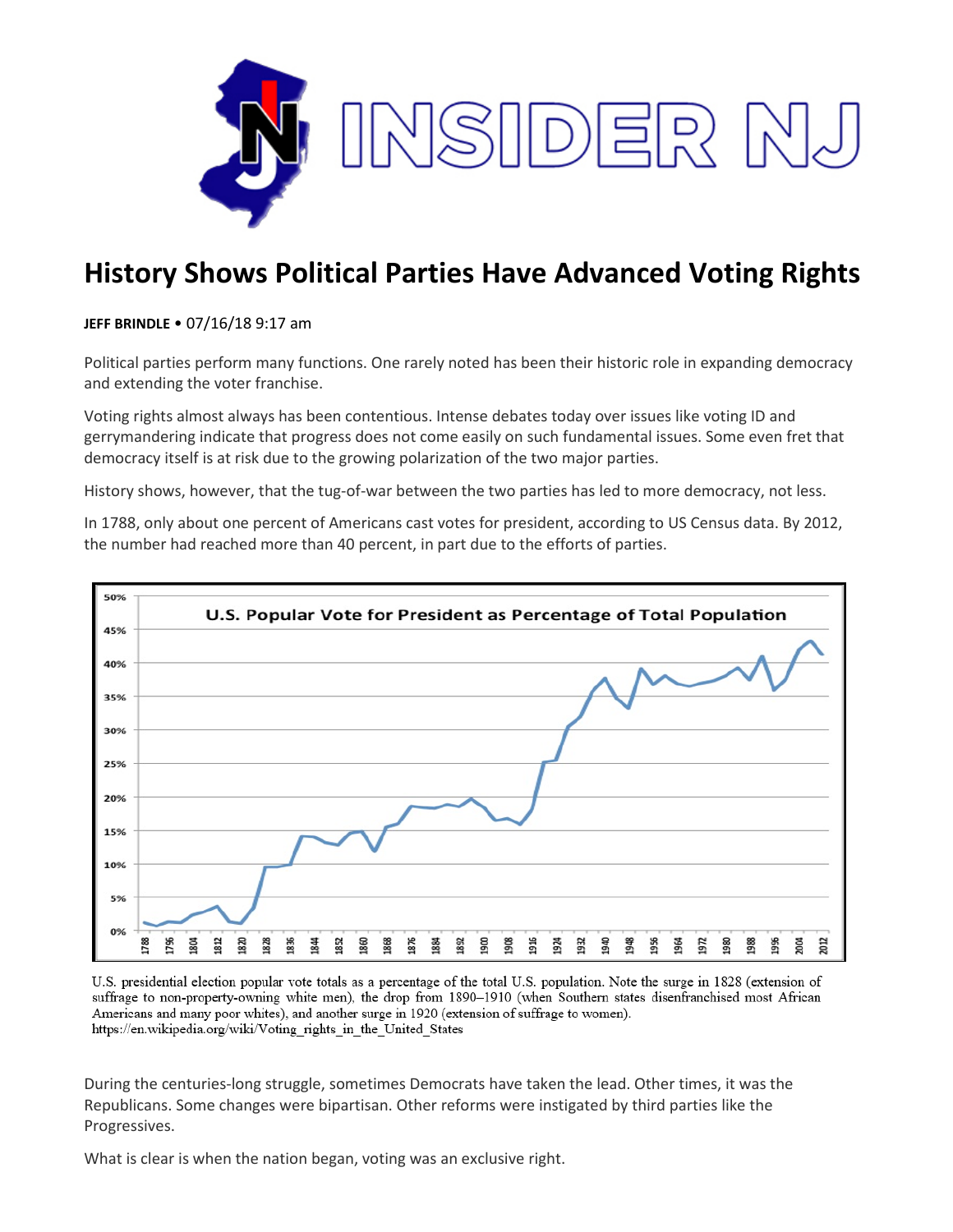At the founding, the original Constitution did not specify voter eligibility, instead letting each state decide. In the years following the ratification of the Constitution in 1789, the voter franchise was limited to freeholders, generally white male property owners.

This tradition was carried forward from colonial days under England, and more distantly from ancient Athens, wherein Aristotle wrote of adult male citizens, presumably property owners, participating in direct democracy.

The initial effort to advance voting rights began with the Jeffersonian party in the early 1800s. Pressed by the young party, some states eventually repealed property, income and tax-paying qualifications, and allowed renters to vote.

At the time, the party system was not yet a mass party system but rather one of cadre parties, or factions within Congress. Nevertheless, this was a step toward expanding the electorate.

The trend toward democratization was furthered in the 1830's by the emergence of the mass party system, brought about by the establishment of the Democratic party and later the Whig party.

Democrats under President Andrew Jackson extended the rights of the common man. They fully eliminated property ownership as a qualification for voting and replaced it with a taxpayer qualification.

After the Civil War, with the support of the newly established Republican party, the 15thAmendment was ratified. Though some New England states allowed African-Americans to vote before the Civil War, the Amendment solidified that right for black males.

It read in part "no state shall make or enforce any law which shall abridge the privileges or immunities of citizens of the United States."

Though states, particularly southern states, would enact laws designed to impede voting by African-Americans, eventually the Amendment, backed by U.S. Supreme Court rulings and congressional action, paved the way for an expansion of voting rights for all.

The Progressive party in the late 1800's championed women's rights, including their right to vote. When the Republican party took control of both houses of Congress in 1919, with Democrat Woodrow Wilson in the White House, the 19th Amendment, giving women the right to vote, was passed by the House and Senate and ratified by the states in 1920.

In 1965, a Democratic majority in Congress, along with Republican support, passed the Voting Rights Act. The Act enforced the 15th Amendment and made illegal "voting qualifications or prerequisite to voting" that denies the right to vote on account of race or color.

The Voting Rights Act banned literacy tests, proofs of good moral character, and voucher for qualifications of registered voters.

Today the political parties are locked in a debate again involving voting rights, including the question of whether individuals should be required to present an ID before voting.

The Democratic party opposes voter ID laws, arguing that they present an unnecessary impediment, particularly among minority voters and the poor.

The Republican party favors voter ID laws to protect the integrity of the vote by insuring that ballots are not fraudulently cast.

However the issue plays out, it shows that the parties continue, two centuries later, to be concerned with voting rights, even if for partisan and self-interested reasons.

Efforts by political parties to expand democracy and advance voting rights is one of many contributions made by parties, including those in New Jersey.

Just three months ago, Governor Phil Murphy in April enacted a bill described by Politico as "one of the most expansive voter registration laws in the country." Under the bill (A-2014), New Jersey citizens seeking or